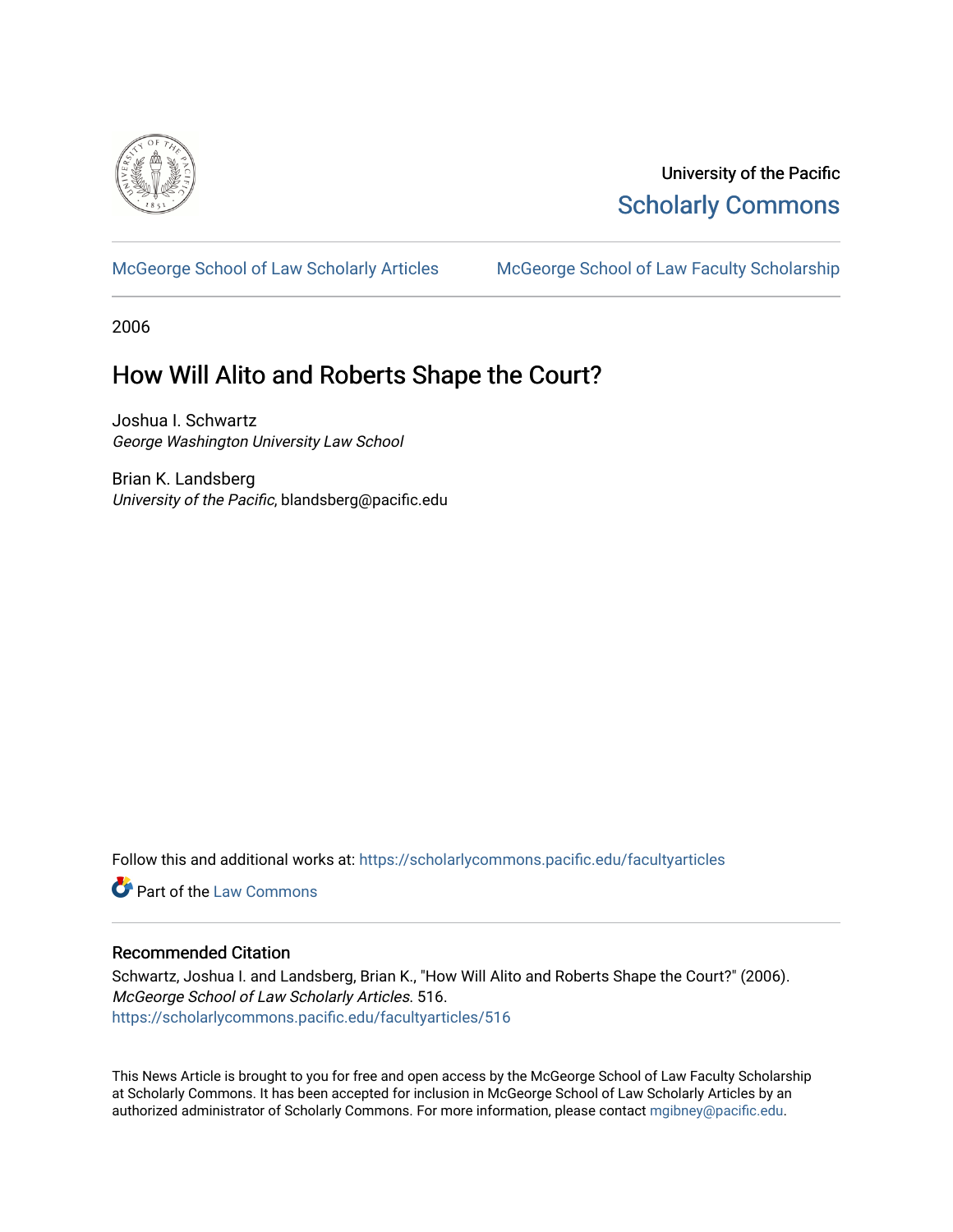

## **HOW WILL ALITO AND ROBERTS SHAPE THE COURT?**

**Joshua I. Schwartz and Brian K. Landsberg debate.**

**This Week's Entries:** [Monday](https://www.legalaffairs.org/webexclusive/debateclub_sg0106.msp#Monday) | [Tuesday](https://www.legalaffairs.org/webexclusive/debateclub_sg0106.msp#Tuesday) | [Wednesday](https://www.legalaffairs.org/webexclusive/debateclub_sg0106.msp#Wednesday) | [Thursday](https://www.legalaffairs.org/webexclusive/debateclub_sg0106.msp#Thursday) | [Friday](https://www.legalaffairs.org/webexclusive/debateclub_sg0106.msp#Friday)

**Chief Justice John G. Roberts and Supreme Court nominee Samuel A. Alito, Jr. have many things in common—they're both Ivy Leaguers, each was a sitting federal judge when nominated, they share a respect for judicial pragmatism. Perhaps more important, both also worked for the Office of the Solicitor General where they fought hard for conservative causes, from overruling** *Roe* **to limiting the Voting Rights Act.**

**Those who know the SG's office best believe that it shapes lawyers in significant ways. What would it mean to have these two lawyers who practiced there on the Supreme Court?**

**Joshua I. Schwartz** is Professor of Law at the George Washington University Law School and served in the Office of the Solicitor General from 1981 to 1985. **Brian K. Landsberg** is Professor of Law at the McGeorge School of Law and served in the Department of Justice, Civil Rights Division from 1964 until 1986.

#### **Schwartz: 1/9/06, 10:02 AM**

I am pleased to have this opportunity, together with Professor Brian Landsberg, to explore the impact of service in the Solicitor General's Office upon the qualifications of a nominee for the Supreme Court of the United States.

Brian, let me start with some background facts about Judge Alito and Justice Roberts, revealing significant differences, as well as similarities:

Judge Samuel Alito was an Assistant to the Solicitor General from 1981-1985. An Assistant to the S.G. is a line attorney and not a political appointee. Alito served for five years in this small office that handles, among other things, the federal government's litigation in the Supreme Court of the United States, before he moved on to a political appointment as a Deputy Attorney General in the Office of Legal Counsel. Alito was hired for the competitive position as an Assistant to the S.G. from the job of top appellate Assistant United States Attorney in the District of New Jersey. Alito's qualifications for the job as Assistant to the S.G. were typical of those hired in the office, and his workload in the office generally was a typical one. With the exception of a handful of politically sensitive "agenda" cases that Alito handled, there was little to distinguish Alito from any other assistant.

Chief Justice John Roberts also served in the Solicitor General's office, but in a somewhat different capacity. He was the Principal Deputy Solicitor General from October 1989 until January 1993—for most of the term of President George H.W. Bush. The position that Roberts held was known at one time as that of the "political deputy." Indeed, the position was first created in Ronald Reagan's second term because of concern that the senior Deputy Solicitor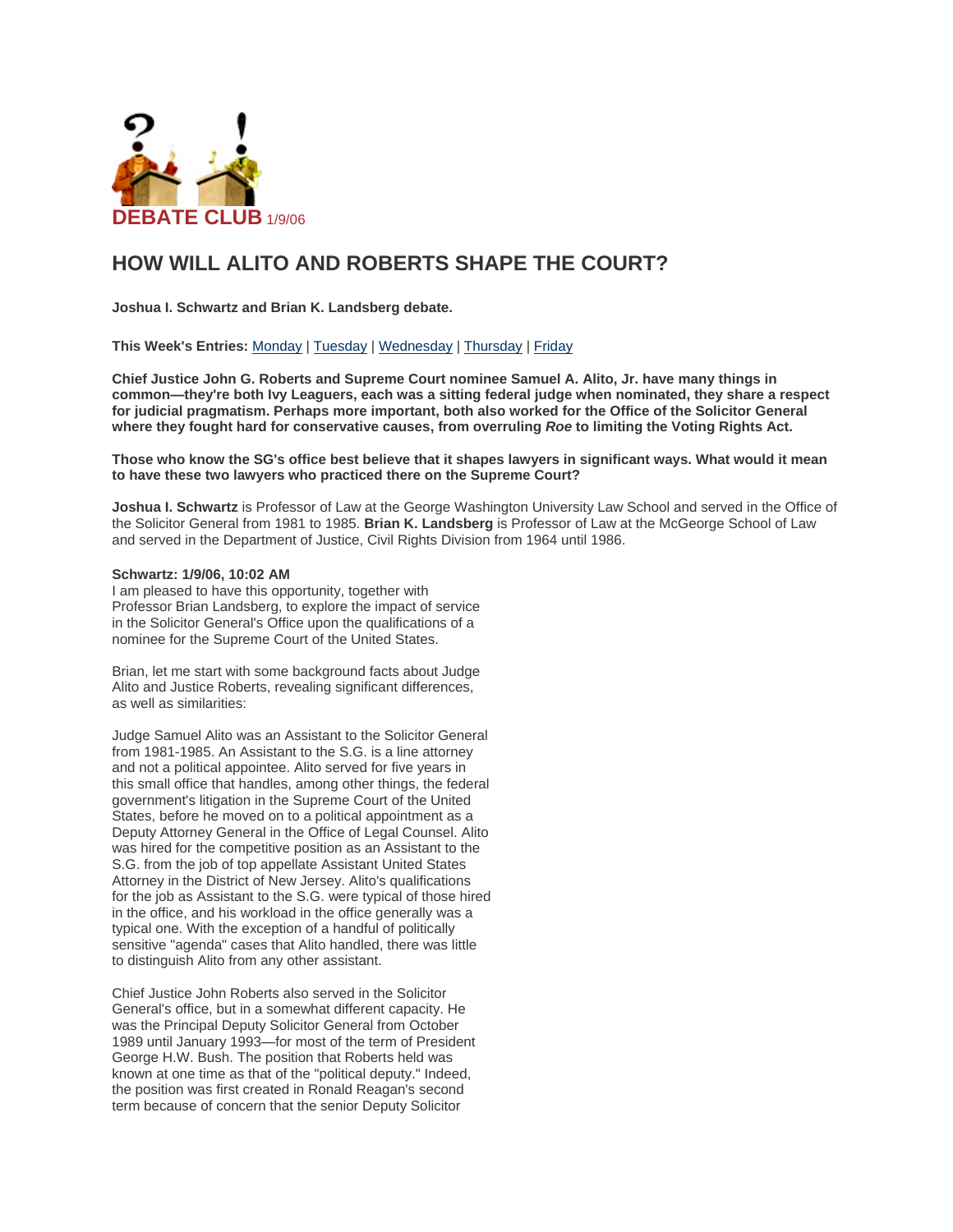General, a career civil servant, lacked a demonstrable commitment to the President's political and legal values.

When the Solicitor General was for some reason recused from a particular case or when the S.G. needed politicallysympathetic counsel, the Principal Deputy Solicitor General would fulfill that role. Although this was Roberts' job for his term in the Solicitor General's office, press accounts indicate that his tenure was distinguished by little visible political influence.

Brian, I think our readers are entitled to know several things about where I am coming from with regard to Judge Alito. I worked together with Sam Alito in the S.G.'s office as a fellow assistant from 1981-1985, and I counted Sam as a friend. On the other hand, I consider myself to be a liberal democrat. Based on what I now know, I support his confirmation.

To get the debate going, let me introduce here propositions that I hope to elaborate on in subsequent postings:

Much of the work of Assistants to the Solicitor General is to evaluate cases for appeal and certiorari, turning many down—over the objections of other government lawyers—for a host of reasons. This job is distinguished by the degree to which the job calls for the exercise of judgment, rather than the exercise of advocacy skills. It is very good training for the bench.

The work of Assistants in the Solicitor General's office trains them in a kind of incrementalist/gradualist approach to the law that emphasizes strong respect for precedent. In another era, this approach would be considered conservative lawyering.

Sam Alito, came naturally to this kind of conservative lawyering, and practiced it throughout his tenure in the S.G.'s Office, including in the rare, but significant, "agenda" cases that he handled.

Because of the way he conducted himself as an assistant, movement conservatives like Ed Meese by 1985 likely had real doubts as to whether Alito was "one of them." I suspect that this is what impelled Alito to write the honest, but surprisingly pointed 1985 "job memo" when he applied for the more political job in the Office of Legal Counsel.

#### **Landsberg: 1/9/06, 01:24 PM**

Joshua, thank you for setting the stage for our discussion of the impact of service in the Solicitor General's office upon the qualifications of a nominee for the Supreme Court of the United States.

I think you have shown one important distinction between Judge Alito's service in the S.G.'s office and Chief Justice Roberts' service as the political deputy. I would like to elaborate on a couple of other points you made.

First, Alito was, indeed, a line attorney, not a political appointee. As you know, Joshua, there are two types of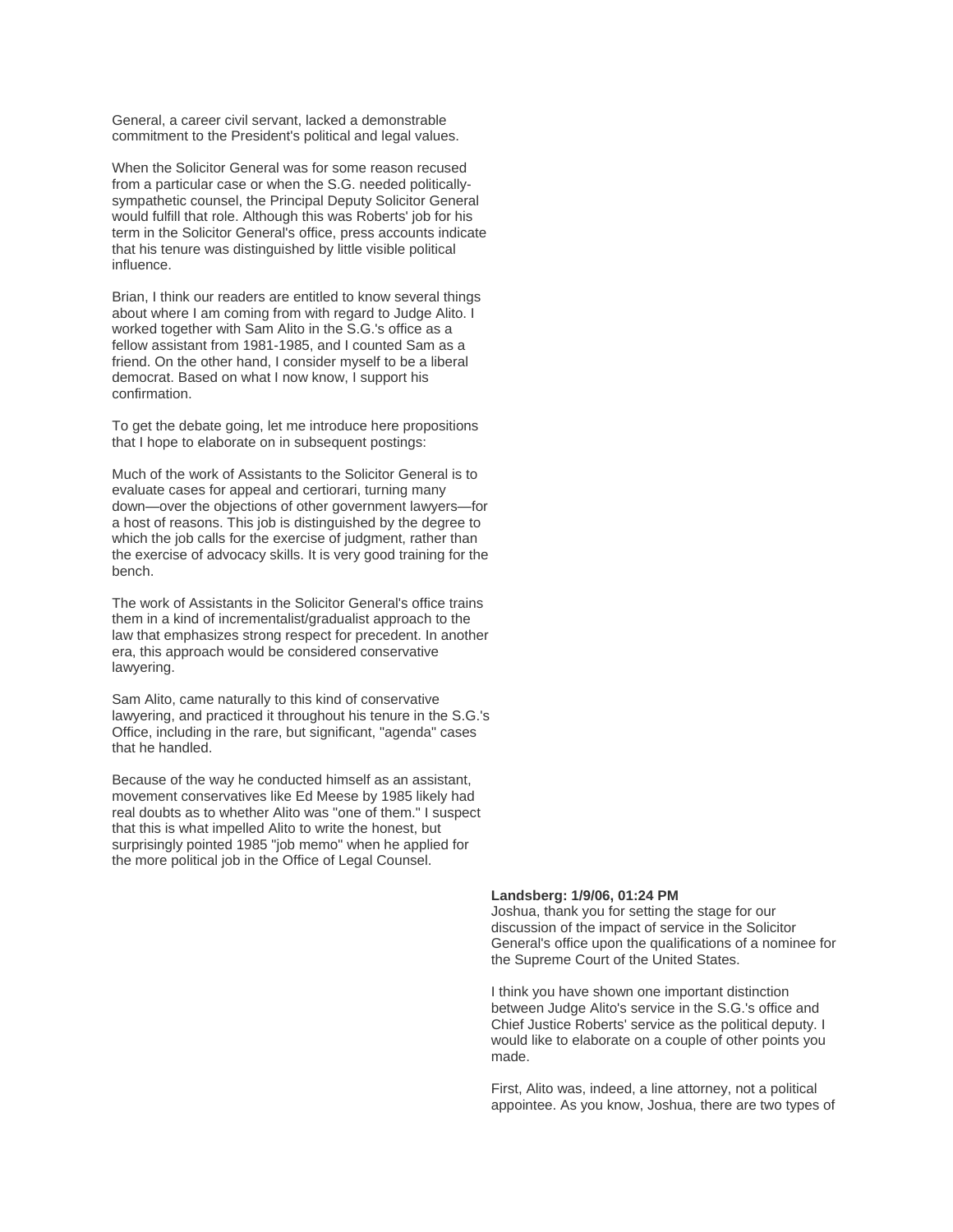line attorney in the Solicitor General's office. Most, like Judge Alito and you, come to the job for a few years and then move on. For them, the job is a training ground and a stepping stone. Others, such as longtime deputy Solicitor General Lawrence Wallace and assistants Irv Gornstein and Ed Kneedler, make a career of the job. All, however, are distinguished by their strong credentials, which generally include serving on a top law review and clerking on a federal court of appeals.

Two questions are implicit in our topic. First, do the positions Alito took as an Assistant to the Solicitor General shed light on his likely positions in Supreme Court cases if he is confirmed? Second, does the experience of serving as an Assistant to the Solicitor General strengthen his qualifications as a Supreme Court nominee?

Joshua, you've made an important point in telling us that much of the work of the assistants is to evaluate cases for appeal and certiorari. Indeed, this is the one aspect of the Solicitor General's staff's work that can be clearly attributed to one person rather than to a team. The briefs that the S.G.'s office files are team products, reflecting the work of agency lawyers, Justice Department litigating division lawyers, Assistants to the Solicitor General, the Deputy Solicitor General, and the Solicitor General. They shed little light on personal views. However, the recommendations whether to appeal or petition for certiorari are made by individuals and then reviewed up the line. They shed more light on personal views.

My own experience dealing with Sam Alito came as a result of my job as Chief of the Appellate Section of the Civil Rights Division. We co-authored a brief in an important affirmative action case, and I could not say who contributed what ideas to that brief. However, I also recall with some concern one of his recommendations. In 1984, Alito considered whether the Solicitor General should file an amicus brief in *[Memphis Police](http://caselaw.lp.findlaw.com/scripts/getcase.pl?court=us&vol=471&invol=1)  [Department v. Garner](http://caselaw.lp.findlaw.com/scripts/getcase.pl?court=us&vol=471&invol=1)*, on the question whether the Memphis police violated the Constitution when they shot in the back a fleeing unarmed 15 year old burglar. As you note, Alito took a conservative approach; here, that meant he recommended against filing the brief, because United States law enforcement practices were not at stake, just the practices of some states. What disturbed me about his recommendation, however, was that his substantive analysis glossed over the real human tragedy represented by the unnecessary death of this youth, and that he brushed off the argument of staff attorneys in the Civil Rights Division that the shooting amounted to summary punishment, without due process of law. The memorandum reflected careful and thorough legal analysis, but very little understanding of the real world impact of the Memphis practice. My reaction at the time was to write that his approach "would literally destroy one of our most effective civil rights enforcement programs...."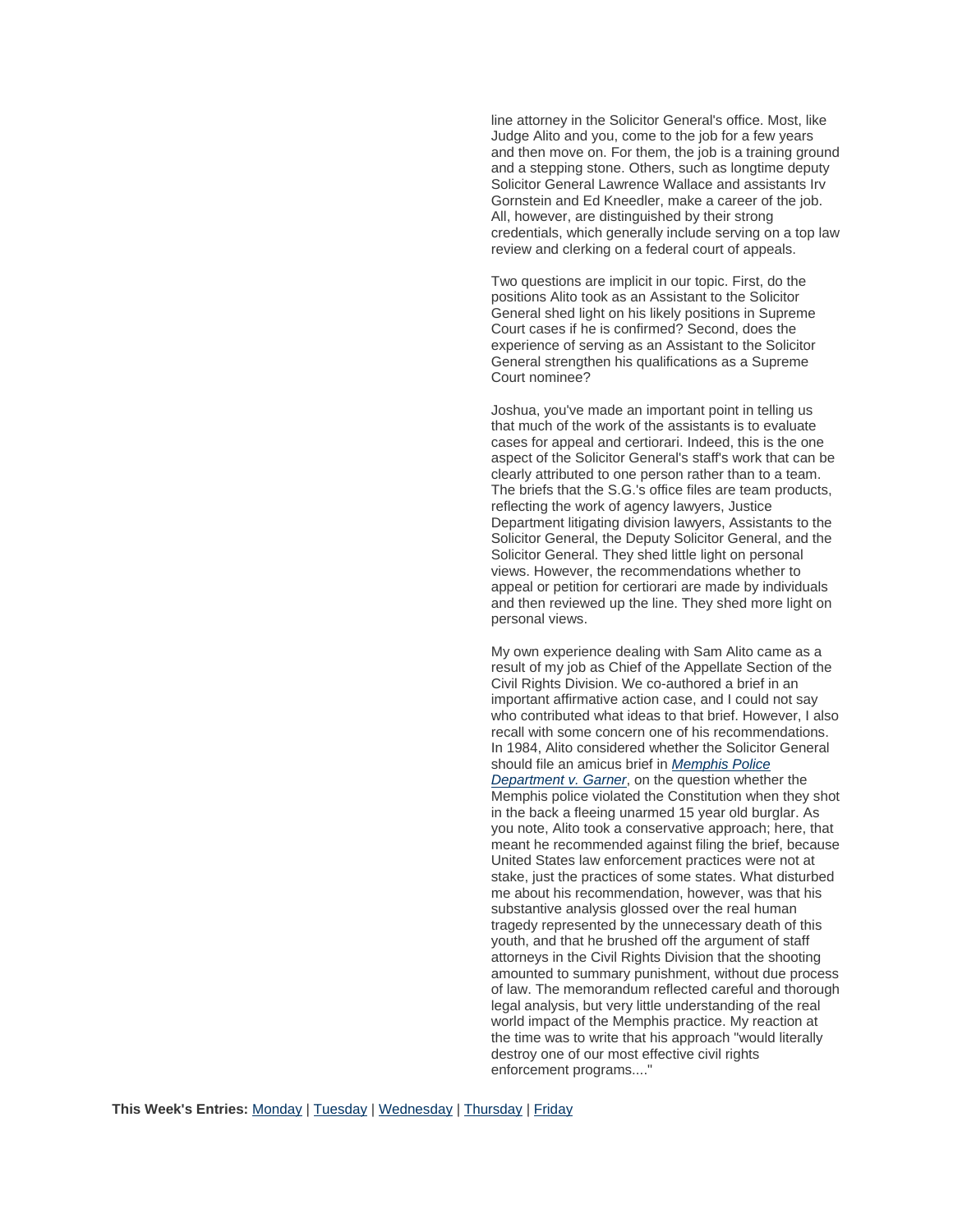### **Schwartz: 1/10/06, 05:52 PM**

Brian, in your initial posting you broke out two questions to consider—eventually: (1) Whether the positions that Alito took as an Assistant to the S.G. tell us something useful about his likely positions as a Supreme Court Justice? and (2) Whether the experience of serving as an Assistant to the S.G. strengthens Alito's qualifications as a Supreme Court nominee? For reasons of space, no doubt, your Monday posting then focuses exclusively on aspects of the first question.

Let me start today with the second question, though I get to the first at the end of this posting. I suspect that—from an inside the Beltway perspective—one of the least controversial things I said in my initial posting is that the work of assistants to the S.G. is fine training for the bench. For those who have a different background, however, this deserves some elaboration.

At least half of the time of assistants in the S.G.'s office is spent on evaluating decisions adverse to the government as possible candidates for appeal, or rehearing en banc by a court of appeals, or a cert petition to the Supreme Court. Many or these recommendations made by Assistants to the SG are against seeking further review, even though a government agency and/or lawyers elsewhere in the Department of Justice have recommended the appeal, en banc, or cert petition. An assistant's recommendations against seeking further review in such a case that the government has lost will generally reflect one or more of the following conclusions by the assistant to the S.G.:

. that the government's position argued in the lower courts is *wrong*;

. that the government has failed to preserve (by raising them in the lower courts) key arguments that ideally should be made on appeal;

. that the government has failed to make a factual record in the lower courts that is necessary to support legal arguments that ideally ought to be made on further review in a case of its kind;

. that the government's prospects of success in further appellate review are seriously compromised by poor lawyering by the government lawyers at earlier stages of the proceedings;

. that the facts of the particular case make it an unattractive "vehicle" for advancing the legal arguments that the government would like to advance in a case of its kind; the risk is excessive that the case will become a "hard case that makes bad law"; or

. that the government's position is at best of uncertain strength on the law, and seeking further review accordingly would be an unwise expenditure of the government's limited number of "slots" for seeking certiorari or its limited fund of credibility with the Supreme Court.

Assistants to the SG are trained in applying these criteria. They get used to delivering unwelcome recommendations to government clients and lawyers. Some of these conclusions require a kind of independent judgment, the exercise of which is very good preparation for a future judge or justice.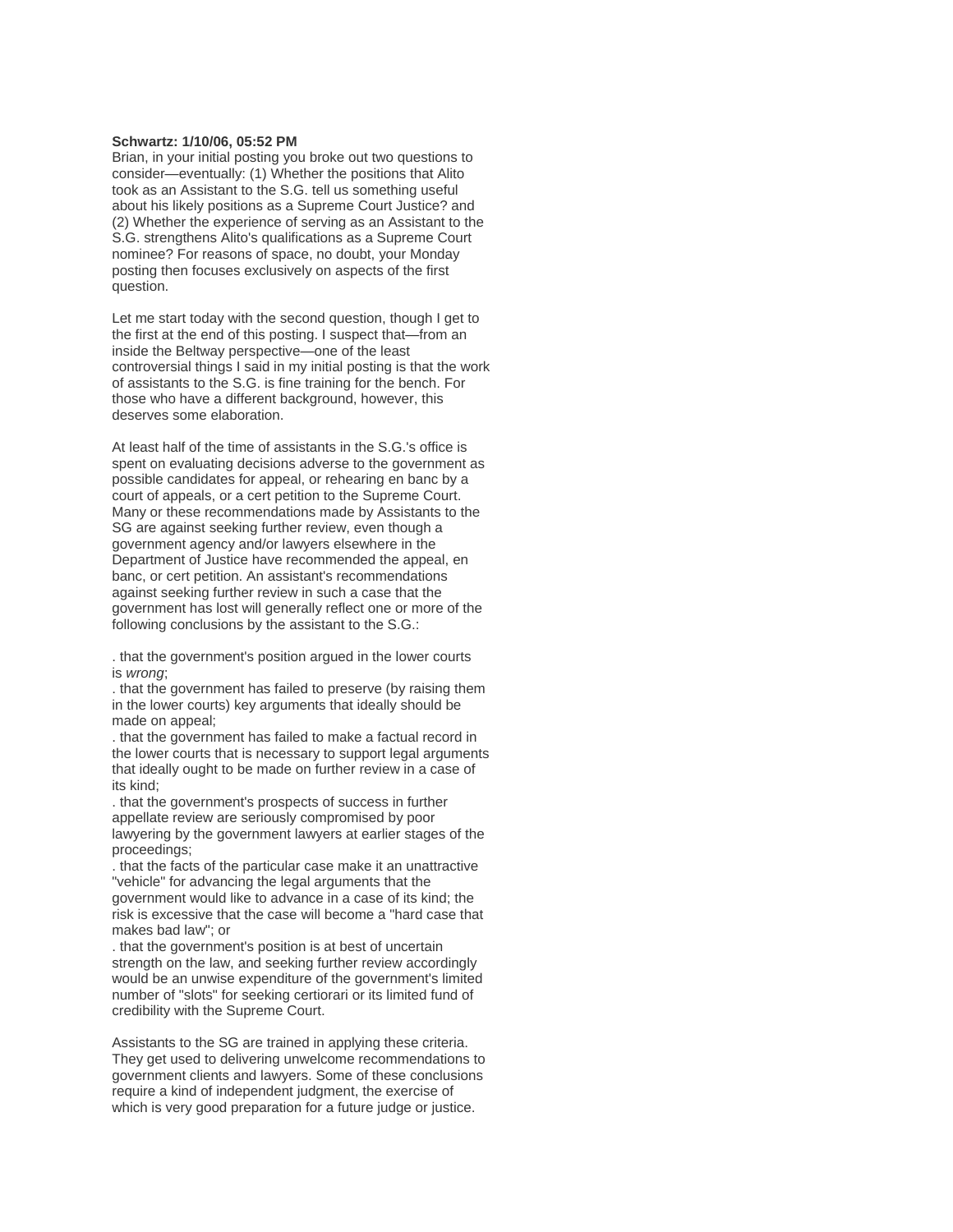Others involve the ability to think strategically with a long term horizon as to how best ultimately to establish the government's legal objectives. Still others entail the ability to think about the long run interests of the government, and to moderate the short term policy-driven judgments of the incumbent administration in the White House. Alito clearly has all of these capabilities and abundant experience in their exercise in difficult cases.

Brian, now we are approaching the first issue you identified in your Monday posting. In some instances that have gotten attention in the media, including Alito's memos about official immunity and *Roe v. Wade*, Alito is being criticized from the liberal side for memos written in exercising the casewinowing responsibilities that I am describing. (I am not attributing this to you, of course, Brian.) He is criticized for these memos even though Alito was actually attempting—not always successfully—to moderate the position that the government was going to take. Although one can learn from his corpus of memoranda, taken as a whole, that Alito is inclined to be quite a conservative judge, one has to be very cautious in drawing any strong conclusions from these memos about what Alito's own positions as a Supreme Court Justice would be on specific matters.

#### **This Week's Entries:** [Monday](https://www.legalaffairs.org/webexclusive/debateclub_sg0106.msp#Monday) | [Tuesday](https://www.legalaffairs.org/webexclusive/debateclub_sg0106.msp#Tuesday) | [Wednesday](https://www.legalaffairs.org/webexclusive/debateclub_sg0106.msp#Wednesday) | [Thursday](https://www.legalaffairs.org/webexclusive/debateclub_sg0106.msp#Thursday) | [Friday](https://www.legalaffairs.org/webexclusive/debateclub_sg0106.msp#Friday)

#### **Landsberg: 1/11/06, 09:10 AM**

Joshua, let's explore further your point that the work an assistant to the Solicitor General performs strengthens Judge Alito's qualifications as a Supreme Court nominee. I suppose the ideal Supreme Court Justice has superb technical skills and the ability to distinguish long term interests from short term policy-driven judgments. The Solicitor General's office does indeed train its lawyers in both the technical side and the balancing of long term and short term interests. I do think, however, that the ideal Supreme Court Justice must also possess more than just technical skill and the ability to distinguish the long term from the short term.

Here we encounter an anomaly. The other qualities we look for in a Supreme Court Justice are more akin to what we might look for in a Solicitor General or Attorney General, rather than in one of their assistants. For the Solicitor General and Attorney General must act on the recommendations they receive from their assistants, just as a Supreme Court Justice must act on the cases that come before him or her. We want Justices with deep wisdom, with gravitas, and with an understanding of the world. We also want a breadth of experience represented on the Supreme Court. As you know, Joshua, some of the great former justices served as Attorney General or Solicitor General; some were governors or senators; even a former President, William Howard Taft, was appointed to the Supreme Court. In recent years, however, a new pattern of appointments has emerged, with a technocratic tinge: Every sitting justice except for Justice O'Connor came to the court after serving as a federal judge on a United States Court of Appeals. Justices Souter and O'Connor are the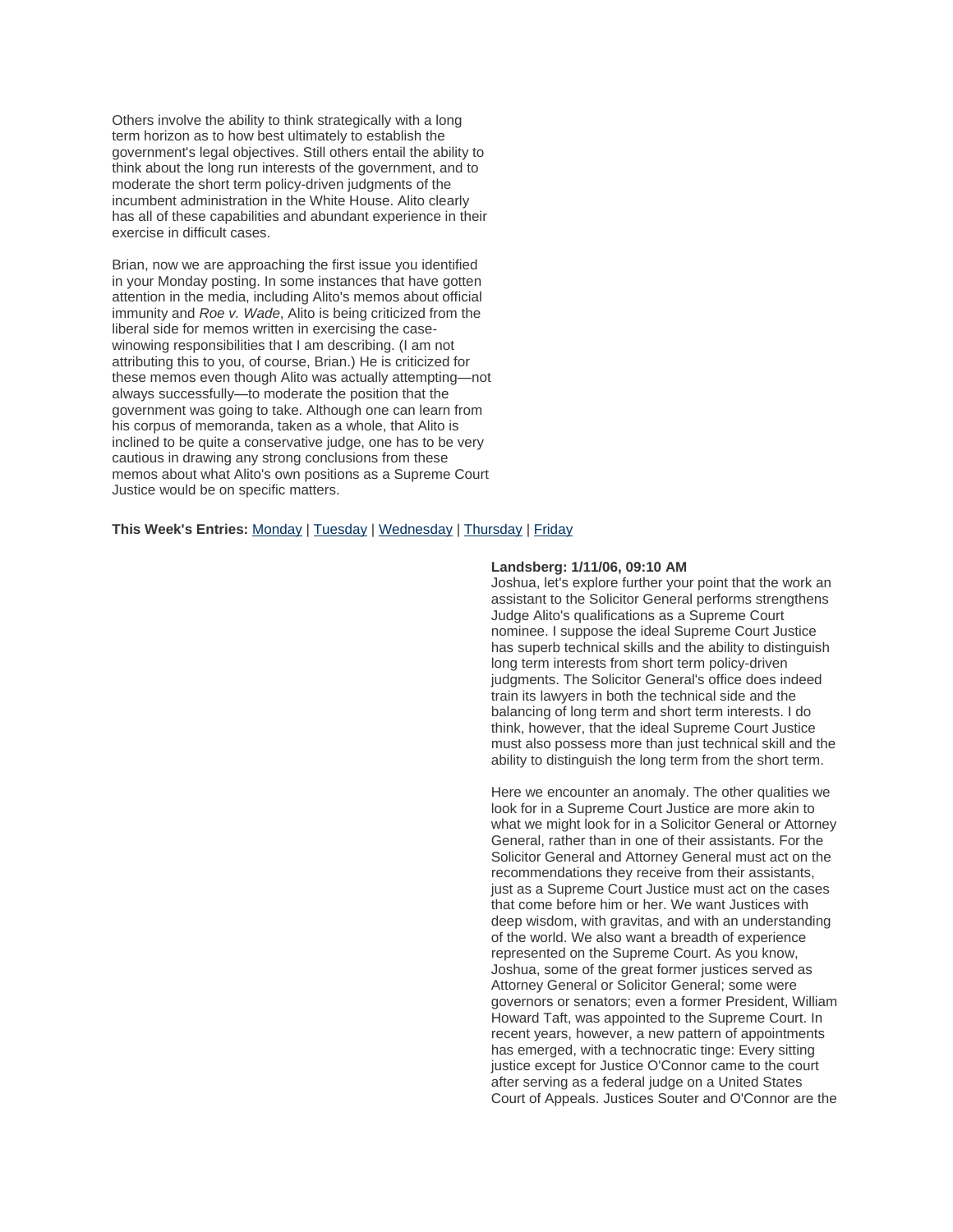only sitting justices who have been elected to high office. So while the training that Judge Alito received many years ago in the Solicitor General's office is valuable, it is no substitute for the other, perhaps intangible, qualities that are so important in a Supreme Court Justice.

Finally, Joshua, let me briefly address the question of whether it makes sense to draw conclusions from Alito's memos as assistant to the Solicitor General. I agree that one should be careful in using these memos to predict his future positions as a Supreme Court Justice. Perhaps today's Judge Alito is more seasoned and wiser than yesterday's young ambitious assistant to the Solicitor General. On the other hand, the memos do provide insight into his thought processes at the time, and it is legitimate to examine his record since then and to ask him questions designed to determine how, if at all, his thinking may have changed over time.

#### **This Week's Entries:** [Monday](https://www.legalaffairs.org/webexclusive/debateclub_sg0106.msp#Monday) | [Tuesday](https://www.legalaffairs.org/webexclusive/debateclub_sg0106.msp#Tuesday) | [Wednesday](https://www.legalaffairs.org/webexclusive/debateclub_sg0106.msp#Wednesday) | [Thursday](https://www.legalaffairs.org/webexclusive/debateclub_sg0106.msp#Thursday) | [Friday](https://www.legalaffairs.org/webexclusive/debateclub_sg0106.msp#Friday)

#### **Schwartz: 1/12/06, 09:10 AM**

Brian, thanks for your thoughts in your last posting. You argue that Solicitor General's Office training is not, by itself, sufficient to make one a good Justice. Furthermore, you say that we want wisdom, gravitas, and an understanding of the world on the court. I can hardly disagree with either point. But where are those qualities to be found, and how are they to be identified? Accordingly, I think you are undervaluing the importance of having the technical abilities and substantive mastery of law that Sam Alito both learned and honed in his experience in the Office of the Solicitor General.

In addition, I find more ground to hope that, as a Justice of the Supreme Court, Alito will display many of the qualities that you are looking for. In this connection, I was intrigued by your criticism in your first posting of Alito's memorandum for the S.G. recommending against amicus participation in Supreme Court review of *Garner v. Memphis Police Department*. As you know, Brian, the Supreme Court ultimately affirmed the 6th Circuit decision in *Tennessee v. Garner*. The Solicitor General, following Alito's recommendation, filed no brief in the case.

Intrigued by your comments about Alito's memo in *Garner*, I discovered late yesterday that this [memo](http://www.archives.gov/news/samuel-alito/accession-060-89-216/MemphisPol-v-Garner-1984-box19-memoAlitotoSolicitorGeneral.pdf) is available online among the documents produced by the Archives in connection with the Alito confirmation hearings. I learned two important things by reading Alito's 1984 memo.

The first concerns the lineup of interested players within the government and their positions. The Office of Legal Policy, a focus of movement conservatism within the Reagan Justice Department, was pushing the Solicitor General to file an amicus brief in the case in support of the Memphis Police. The Civil Rights Division took no official position. It is pretty clear to me that the Civil Rights Division staff wanted to recommend participation on the other side, but that Assistant Attorney General Brad Reynolds refused to permit the division to make that recommendation. And the Criminal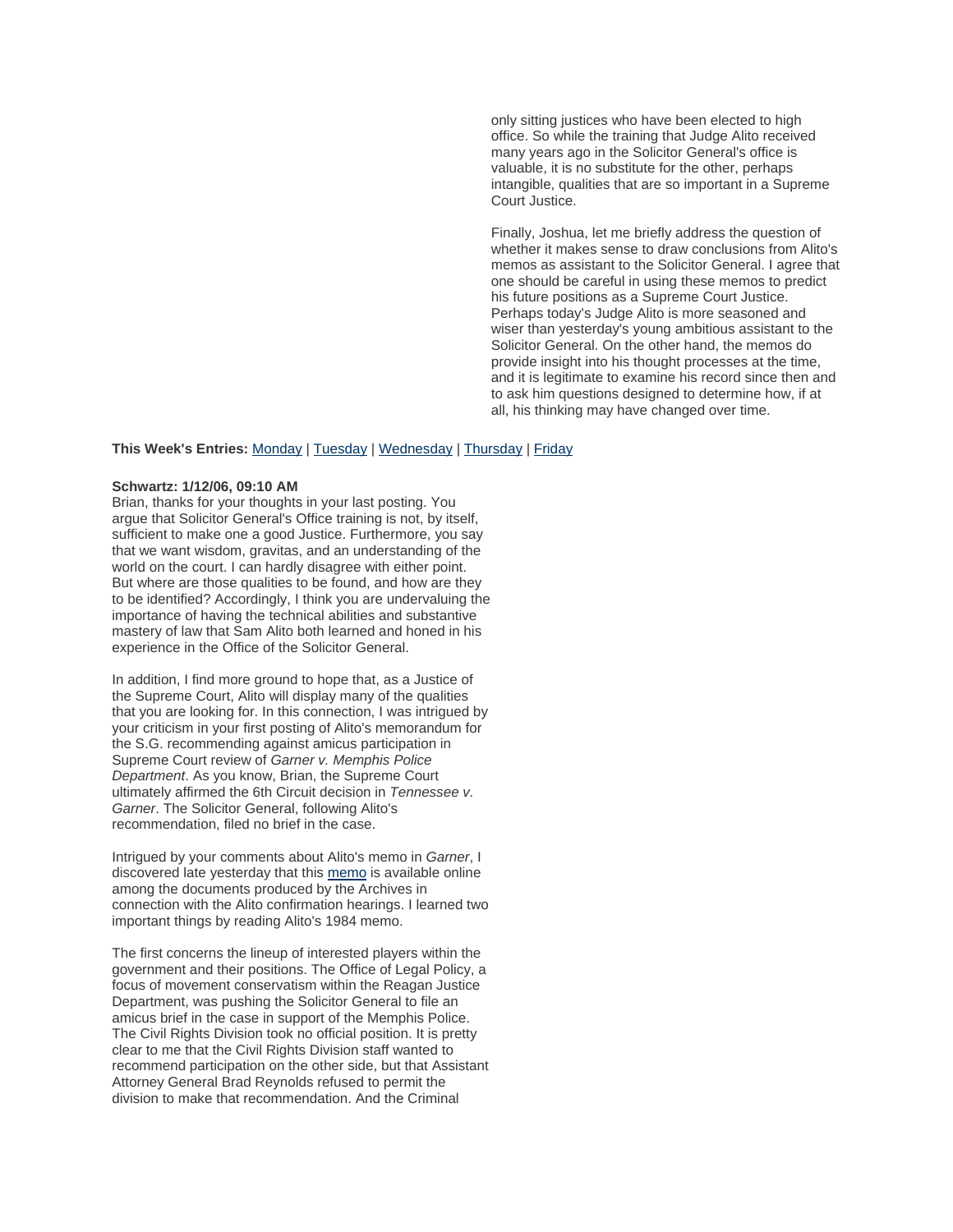Division opposed amicus participation, asserting that the limitation on law enforcement created by the court of appeals' opinion was no threat to existing federal law enforcement practices. So, in institutional terms, what Sam Alito did was to side with the Criminal Division against the ideologically driven recommendation of the Office of Legal Policy. In doing so, he at least kept the government from actively downplaying or opposing the policy concerns that had animated the Civil Rights Division staff position. Any Assistant to the S.G., imbued with the traditional process conservatism of the office, would have recommended the disposition that Alito did. I think that relatively few would have troubled to recognize that the case presented a morally serious problem, and to explore that problem as Alito did.

This is the second important point that the memo reveals to me: A careful reading of Alito's memo brought back to me clearly why I think he in fact has the very qualities, wanted in a Supreme Court Justice, that you describe. Let our readers judge this 15-page memo for themselves. But for now, I just want to record my own judgment that this was not only a wide-ranging survey of the relevant law, but a serious discussion of the moral and philosophical values—yes, Alito talks explicitly in those terms in the memo—as well as the practical considerations underlying the fleeing felon rule. I suspect that you would have struck a different moral balance, but Alito never even got a Civil Rights Division recommendation elaborating the argument that the federal government should oppose the unrestricted fleeing felon rule. Alito overcame the voice of ideology in the Reagan Administration and prevented the S.G. from filing a brief supporting a position that the Supreme Court ultimately rejected. Brian, I think there is a lot to like in what I see here!

#### **Landsberg: 1/12/06, 01:32 PM**

Joshua, supporters of Judge Alito have stressed that we should not dwell on his positions as a young lawyer in the Department of Justice, because much time has passed and he was acting then as an advocate rather than as a judge. Yet you seem to be arguing that his experience from his days as an Assistant to the Solicitor General reflects that he has the very qualities of wisdom, gravitas, and understanding of the world that a Supreme Court Justice should have. I believe that close examination of Alito's memorandum regarding when the police may use deadly force against a fleeing burglar raises very troubling questions about his general approach to sensitive issues of the balance between law enforcement and individual rights. Here's the [memorandum I wrote](http://www.archives.gov/news/samuel-alito/accession-060-89-216/MemphisPol-v-Garner-1984-box19-memoLandsburgtoReynolds.pdf) in 1984. Of course, we now have the benefit of the Supreme Court's decision in the case, which reveals the weaknesses in the Alito memorandum.

I believe you have accurately described the bureaucratic scenario, Joshua. The Solicitor General had received one ideologically driven recommendation to support the police right to use deadly force against a fifteen year old unarmed fleeing burglar. He had received another recommendation to stay out of the case, since federal law enforcement agencies would not use deadly force in such circumstances. The Civil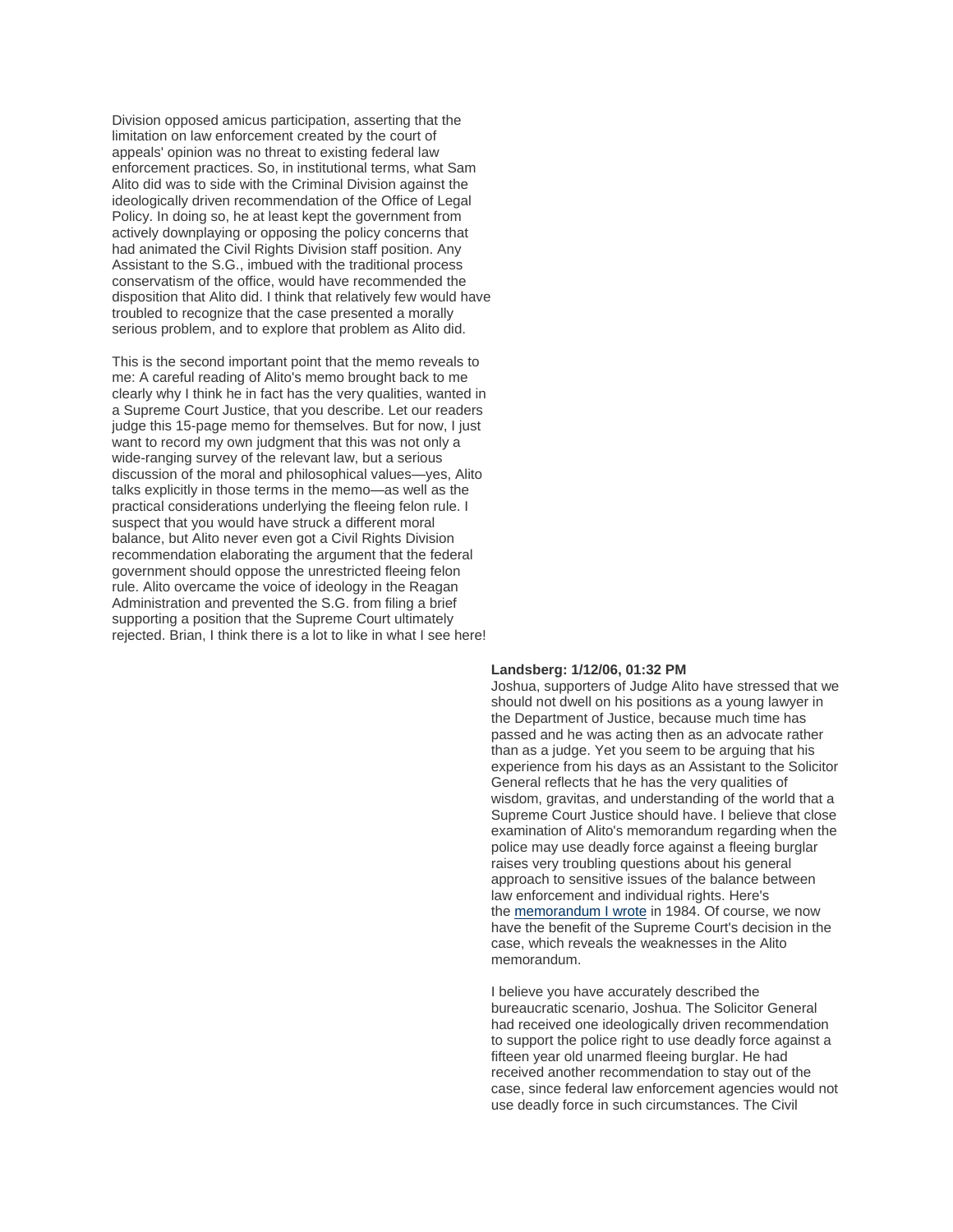Rights Division had not made a formal recommendation, but Alito had a Civil Rights Division staff memorandum that argued that the arbitrary use of deadly force, not reasonably related to a legitimate goal, is punishment and therefore is forbidden by the due process clause. The Civil Rights Division has the responsibility of prosecuting law enforcement officers who willfully deprive individuals of life or liberty without due process of law, so the case potentially affected an important Department of Justice program.

The Alito memorandum brushes off the Civil Rights Division staff recommendation in one brief paragraph. Its reasoning on this point is very weak and distorts the Civil Rights Division staff position. Alito argued: "If shooting a fleeing felony suspect is punishment, ... then such a suspect may never be shot." But the Division attorneys had referred only to "arbitrary" shootings that were "not reasonably related to a legitimate goal." I would think that we want Supreme Court Justices whose opinions accurately portray and respond to the positions of the parties. This paragraph does not do so.

Most of the Alito memorandum discusses the Fourth Amendment. I acknowledged in my response that he had provided a "thoughtful and complete review of the weaknesses of the Court of Appeals" analysis. However, I pointed out several shortcomings of the Alito Fourth Amendment analysis. The Supreme Court ultimately ruled, contrary to Alito, that the shooting violated the Fourth Amendment. Alito argued that killing a fleeing felon was not a "seizure". The Supreme Court ruled that it was. Most remarkably, he argued that "the state is justified in using whatever force is necessary to enforce its laws." This position would entirely eviscerate the Fourth Amendment's requirement that the seizure be "reasonable," as the Supreme Court subsequently held.

Joshua, I agree that Alito resisted the ideological recommendation to file a brief supporting the use of deadly force. However, what is troubling is the insensitivity to individual rights in his legal analysis. Part of the Supreme Court's job is to protect individuals from government intrusions into individual rights. If we are to look to Alito's experience in the Solicitor General's office as a clue to what kind of justice he would be, this memorandum seems very troubling indeed.

**This Week's Entries:** [Monday](https://www.legalaffairs.org/webexclusive/debateclub_sg0106.msp#Monday) | [Tuesday](https://www.legalaffairs.org/webexclusive/debateclub_sg0106.msp#Tuesday) | [Wednesday](https://www.legalaffairs.org/webexclusive/debateclub_sg0106.msp#Wednesday) | [Thursday](https://www.legalaffairs.org/webexclusive/debateclub_sg0106.msp#Thursday) | [Friday](https://www.legalaffairs.org/webexclusive/debateclub_sg0106.msp#Friday)

#### **Schwartz: 1/13/06, 08:23 AM**

Brian, you are quite right to detect a subtle tension among some of the arguments made in favor of Judge Alito. Of course, not all of these arguments are ones that I have made and some are ones that I would not embrace. Obviously, Judge Alito's confirmation may be supported from a number of perspectives, just as it could be opposed from varying perspectives. Nonetheless, I think I should try to confront your point head on in this, my final posting.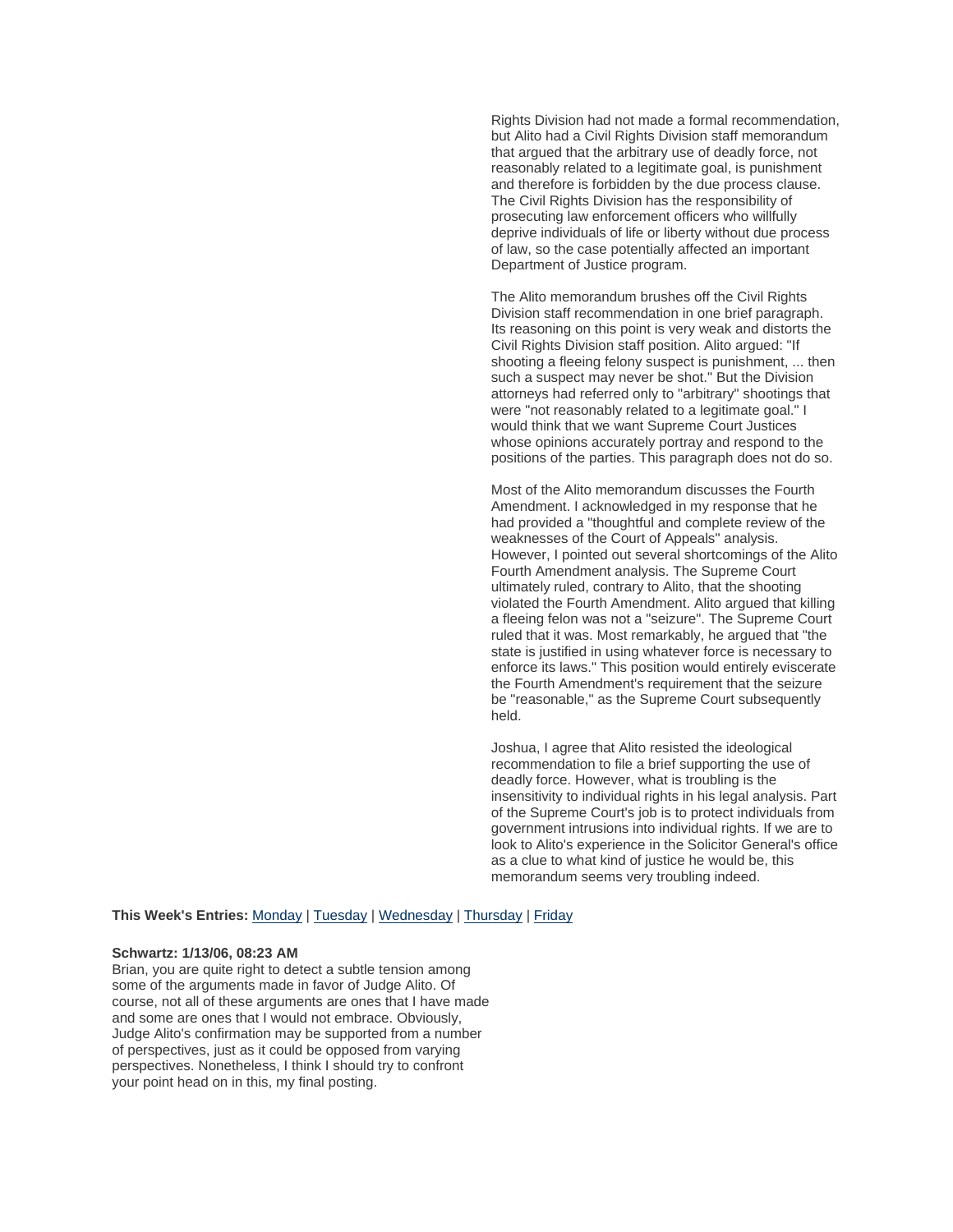To be sure, I have argued that some of Alito's critics have unfairly criticized him on the basis of some of the memos he wrote, including some that he wrote as an Assistant to the Solicitor General. But my point never was that nothing can be learned from memos of this kind. Instead I have tried to explain that these memos have to be put in an institutional context, as I tried to do for the *Garner* memo that we have already discussed. One thing that I learned from Garner was that Alito found a way to avoid advocating the position ultimately rejected by the Supreme Court and thus reined in a piece of the ideologically-driven agenda of the Reagan Justice Department. And although I understand that you disagree with Alito's moral and philosophical calculus in *Garner*, I invite our readers to [see for themselves](http://www.archives.gov/news/samuel-alito/accession-060-89-216/MemphisPol-v-Garner-1984-box19-memoAlitotoSolicitorGeneral.pdf) whether they do not agree that his memo shows him to be a subtle and serious "judge" of the relevant considerations.

Similarly, I think it significant that in his much-discussed memos Alito opposed taking the extreme positions favored by certain Reagan political appointees on both the overruling of *Roe v. Wade* and on official immunity for illegal wiretapping. These suggest to me a tendency to seek a less extreme position than ideological warriors on the right might prefer, even though Alito may personally have substantial sympathy for the objectives of the right in these cases.

Please note that unlike some of the liberal friends of Judge Alito, I am not suggesting here, and have never suggested, that he is not quite conservative in his judicial philosophy. That he surely is. But I am suggesting that his memos demonstrate that while he shares some of the values of the contemporary conservative legal movement, he also shows an adherence to a different set of genuinely conservative values: gradualism, incrementalism, respect for precedent, concern about unintended consequences, and opposition to judicial activism. There is lot to like and respect in those values and they are likely to have the practical effect of moderating Alito's positions on a wide range of hot-button issues. In sum, I think Alito's memos provided significant, though subtle, evidence that he is was likely to be—as he has in fact been on the bench—a judicial conservative in both of these significantly different senses.

In case it is not obvious why this matters, let us talk for a moment, in closing, about *Roe v. Wade*. Although I have absolutely no private knowledge of this matter, I think it is certainly likely that Sam Alito still believes that *Roe* was wrongly decided as an initial matter. As you know, Brian, many quite liberal law professors who are pro-choice as a matter of policy have great difficulty with the judicial activist aspect of *Roe* that almost surely troubles Alito. (Many in this liberal crowd also believe that the overruling of *Roe* might be one of the best possible things that could happen for the political fortunes of the Democratic party.) At the same time, Alito's process-oriented conservatism reassures me that he would think long and hard before ever voting to overrule *Roe*. I expect he would be inclined to find ways to avoid addressing that issue unless it were unavoidably squarely presented; he would not reach out to confront the issue. And you know well, Brian, how much flexibility the Supreme Court has to avoid sensitive matters when it wants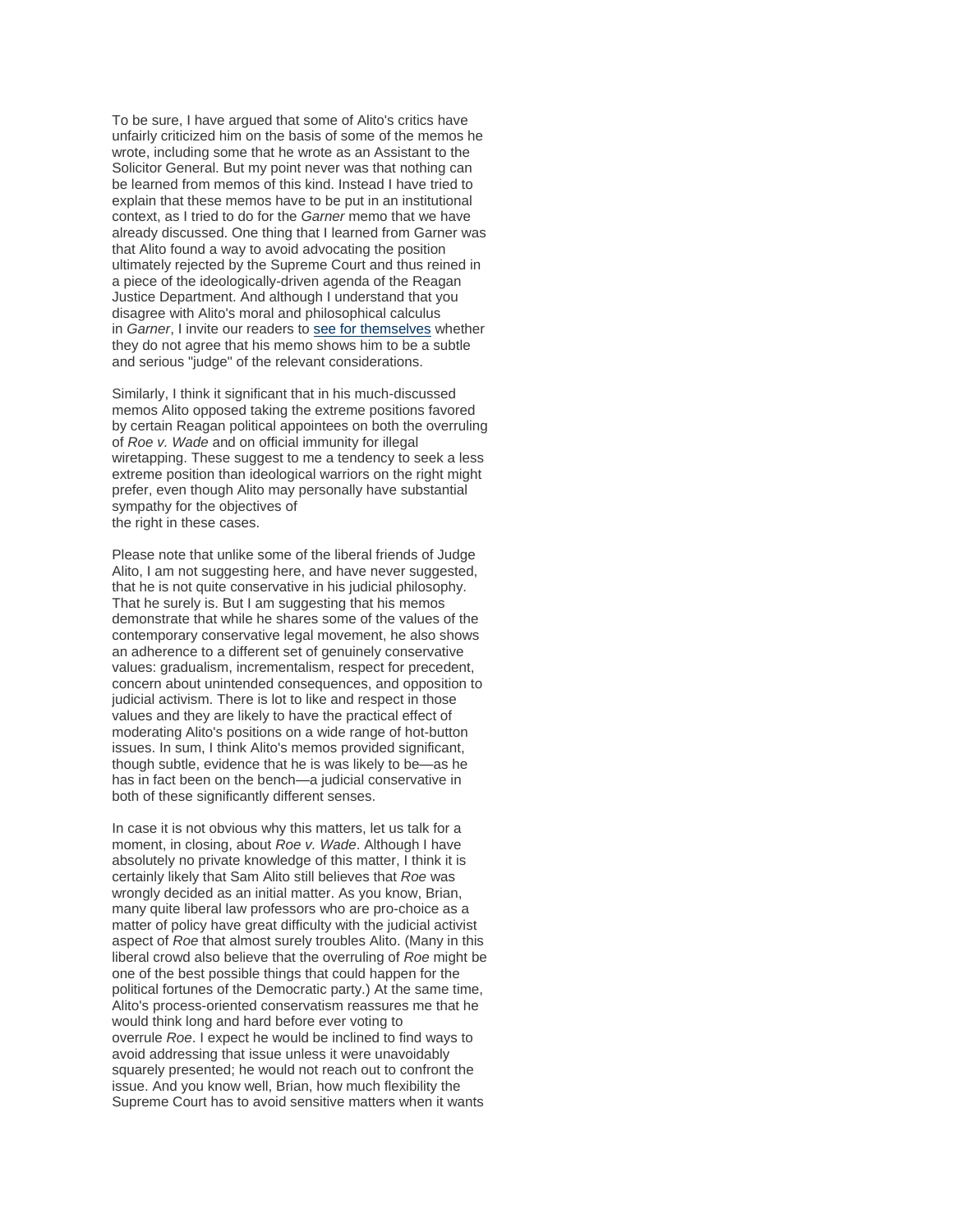to.

And were the issue about *Roe* ever squarely and unavoidably presented, I suspect Alito would lose a lot of sleep in deciding how to vote. Here's my final point: If we were not—almost all of us—so sure that our own positions on *Roe*, whatever they are—are the only tenable ones—isn't that exactly what you would want in a Supreme Court Justice?

#### **Landsberg: 1/13/06, 06:49 PM**

Joshua, we seem to agree on one basic point: Judge Alito's experience in the Solicitor General's office sheds light on his likely general approach to deciding cases, but does not tell us a lot about how he would decide a particular substantive issue. Even though the Solicitor General has sometimes been called the Tenth Justice, both the Solicitor General and Assistants to the S.G. ultimately function as attorneys for a client. While the client is the United States, the interests of the client are generally identified by looking to the policies of the president. A justice, on the other hand, has no client. Judge Alito has testified that as a judge he puts his personal ideology aside and tries to rule based on the law and the facts. There is no reason to question that testimony. So I am not suggesting, for example, that if the issue of shooting a fleeing suspect were to come before the court again, a Justice Alito would take the same position that he took as an assistant to the Solicitor General.

My deeper concern, Joshua, is what the Alito memorandum about the *Garner* case shows about his likely general approach to deciding cases. As you point out, there is much to applaud in his memorandum, since he does resist the ideological agenda that one group of Justice Department lawyers urged on him. However, if that memorandum is typical of his general approach, there is also much to trouble us. The memorandum represents more than the conservative values you mention of gradualism, incrementalism, respect for precedent, concern about unintended consequences, and opposition to judicial activism. It is an example of rationalizing an archaic and outmoded rule, while giving short shrift to the value of individual life, rejecting the carefully considered positions of the American Law Institute, and ignoring changes in our society. Although the court has said the concept of reasonableness found in the Fourth Amendment requires balancing of values, the Alito memorandum elevates the value of questionable law enforcement techniques that federal law enforcement agencies had rejected. At the same time, it places little value on the individual's right to be free from arbitrary deprivation of life.

Finally, you pose the question of what we should predict about Judge Alito's approach to *Roe v. Wade* if he becomes Justice Alito. I agree that he is unlikely to use a blunderbuss to blast *Roe* out of the judicial canon. However, this is one area where he is also unlikely to simply accept the status quo. Rather, using those conservative values of gradualism and incrementalism,